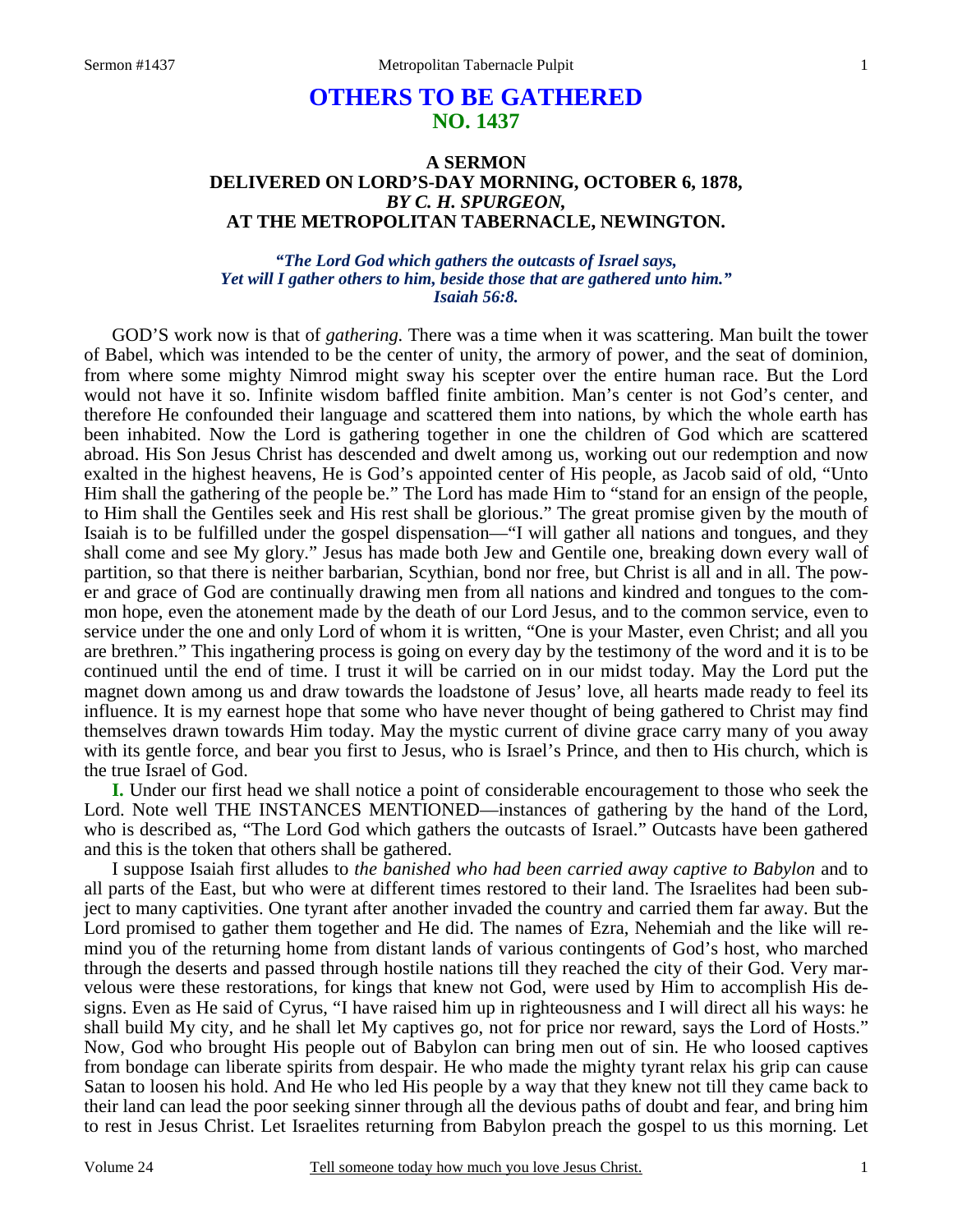them proclaim to us the word of hope, "If we who were carried captive far off from Zion are brought back, so also will the Lord devise means that His banished be not expelled from Him."

But I prefer to use the text in reference to our divine Lord and Master, seeing that to Him shall the gathering of the people be. When He was here below *He gathered the outcasts of Israel by His ministry*. Look at the group around Him and mark carefully those who press nearest to Him. You need not notice those scribes and Pharisees in the outer circle. They would gladly entrap Him in His speech. Let us leave them to themselves and only notice those who stand so quietly, who listen so eagerly, whose tears flow so freely, and whose hearts are so deeply touched. Who are these? It is written, "Then drew near unto Him all the publicans and sinners for to hear Him." His enemies said it in scorn, but we tell it to His honor—"This man receives sinners and eats with them." All through His progress in the Holy Land He was seeking "the lost sheep of the house of Israel." Not merely silly, defenseless sheep, but *lost* sheep, wanderers in sin, "for the Son of man is come to seek and to save that which was lost." His eye was always most ready to spy out the fallen, and His glance was always kindest for those who were most erring, for, said He, "The whole have no need of the physician, but they that are sick. I came not to call the righteous, but sinners to repentance." O blessed Master, "holy, harmless, undefiled and separate from sinners," the sinners came to You, and coming to You found You to be Jesus, the sinner's friend.

Moreover, our Lord did not merely gather outcasts to His ministry, but *He gathered them by forgiving their sins.* This brought them nearer still, and held them there. You know who it was that washed His feet with tears and wiped them with the hairs of her head, that woman whose memorial shall never die out of the church, who loved Him much because much had been forgiven her. She was a sinner, a city sinner, a shameful sinner, but she came to Him for cleansing and it was granted her. I should not wonder if she had heard Him tell about the lost piece of money and the lost sheep and the lost son, and perhaps the parable itself and the way in which Jesus spoke it, touched her heart and made her hope and long to be sought and found. With her much sin she came to Him who had much grace, and her black sins were blotted out by His dear love, and henceforth she, above all women, loved Him, for much had been forgiven her. I suppose she was but a specimen of many others who clung to Him, because in Him they had found what an awakened heart needs above everything else, namely, forgiveness for transgression. At this present moment, in Jesus' name, I would set that woman before you and say as He did, "See you this woman?" Then learn that as Jesus received her, so also will He receive you if you come to Him, for He has said it, and He cannot lie, "Him that comes unto Me I will in no wise cast out." Come unto Him then, all you that labor and are heavy laden and He will give you rest. Let the one poor outcast, who wept at His feet, set the example and imitate her at once. You know how in the pursuit of game, men use decoys that they may attract the birds by one of themselves? And I would this morning, use this woman as a decoy, if there are others like she, guilty of the very same sin, let them come to Jesus for pardon as she did. Others should come also, who may not be guilty of the same form of evil and yet feel equally condemned in the sight of the Lord. If consciousness of guilt humbles you to that poor woman's level, come and accept her Savior. Jesus gathers together the outcasts of Israel. Dear hearts, why should He not gather you? Why should not the glance of love which fell on the sinner of old fall also upon you? Why should not you also feel the same love and exhibit it in acts of penitence and deeds of humility? Jesus is ready to have His feet washed again by such as you.

Nor, indeed, was this all, for *our Lord gathered some, yes many, by graciously helping them*. He met with some whose great trial was sore affliction, temptation and sorrow. Magdalene is a chief instance, beloved name in the Christian church! Magdalene, out of whom He cast seven devils, it was not her fault as much as her grief that seven devils had entered her. She struggled with those demons but they would not leave her. But when Jesus came, they fled at His rebuke and henceforth Mary of Magdala was foremost among the holy women who follow the Blessed One. Now, just as our Lord delivered Mary of Magdalene from seven devils, so He can deliver any of you, who are sore beset by temptation. Do the devils within you arise from habit? Such spirits are very powerful, but Jesus is more than a match for them. Habit becomes second nature to a man, but Jesus is greater than either first or second nature. Habits began to bind us as with spiders' webs, but they thicken and harden into meshes of iron, our Lord can with a breath remove the iron net and set the prisoner free. Or are you tempted by constitutional sin, some evil which has entrenched itself within the peculiarities of your being, finding, as it were, a rest within the special texture of your mind and fashion of your body? Jesus can dislodge the subtle foe, and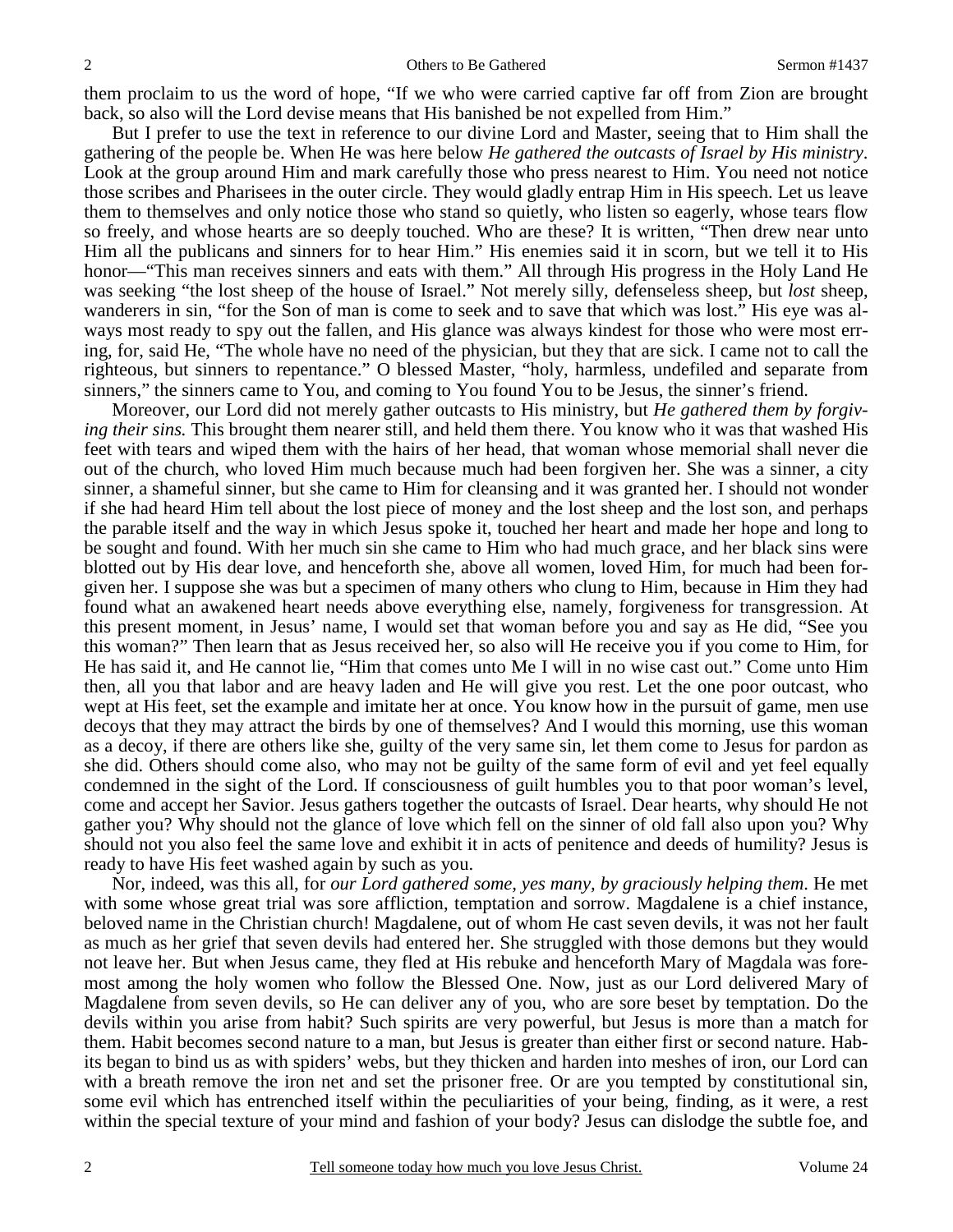3

make this body of yours which has been a cage of unclean birds, to become a temple of the Holy Spirit. Or are your surroundings very unfavorable? Does the devil molest you through the place where you dwell, and the people among whom you reside? Jesus can help you there and make you fair as the curtains of Solomon, even while you dwell in the tents of Kedar. Or is your case of another kind? Are you beset with doubts and innumerable infidelities? Do you question this and question that? Has your mind a skeptical bias? My Master can gather you also, and make you stronger in faith than your brethren, even as Thomas, who doubted, became a firm and adoring believer. Unbelief is a very tormenting spirit and causes much distress of soul, but the Lord can gather unbelievers and misbelievers and bring them to the true faith, and to the peace which comes of it. Since He gathered to Himself a woman out of whom He cast seven devils and a man from whom a whole legion were made to flee, why should He not deliver those of you who are under bondage now?

*He gathered them, also, so as to enroll them under His banner.* It was a marvelous moment for Levi, when he sat at the receipt of custom and Jesus called him. He had changed his name and tried to be a Gentile, calling himself Matthew, and there he sat, careful only for the coin, and Jesus said to him, "Follow Me," and he obeyed the voice. He was no longer a gatherer of taxes, but a gatherer of souls. He enlisted beneath the banner of Christ and no longer engaged in the service of the Romans. Yes and my Master can gather just such as he. You busy men who have almost brought your pens behind your ears into the house of God this morning, you who as you take up your hymnbooks almost wish you had your day-books and your ledgers with you, He can say to you, "Follow Me." He can make you use the pen of a ready writer in His cause. You shall do business in the most precious commodities and make many rich. Rising from the receipt of custom, you shall yield yourself to Jesus and become henceforth His steward. Those gathered by our Lord, when He was here among the sons of men, are specimens to allure your hope, to excite your desires, that you also may be gathered into His church and unto Himself.

I will give one other specimen and then we will leave this point. You will perhaps, think that my Master's gathering power lay in His being here Himself. It is true there was a matchless charm about Him, and yet to let us know that we must know Him no longer after the flesh, there was not even in the charms of Christ's most blessed person enough of power to prevent the people crying, "Crucify Him, crucify Him." His power is spiritual*;* the power of His own Spirit, and therefore it is exercised now though His bodily presence is removed. It fell on a day when our Lord had gone home to His Father that His servants were all met together in one place with one accord for His worship, and suddenly the Spirit burst in upon them as a rushing mighty wind, and in cloven tongues of fire it sat on each of them. Then they stood up and preached in His name, and declared that Jesus, who had been crucified, was now the Savior. On that same day He gathered, for He was there by His Spirit, though not in person, He gathered, I say, unto His church, three thousand souls. Jesus can gather, indeed. The people flock unto Him. It is still true, "I, if I am lifted up, will draw all men unto Me." Though He is not here, yet if we preach Him, if we tell of His love, if we speak of His death and of His atoning blood, His name is as ointment poured forth and the virgins will come together to enjoy the perfume. There is no name like His for gathering the people. He will gather others beside those which have been gathered to Him.

**II.** I now pass on to my second head, which is this, THE PROMISE UTTERED. "The Lord God which gathers the outcasts of Israel says, Yet will I gather others to Him, beside those that are gathered unto Him." It is evident that *this promise is very wide*. It means in the first place that the Gentiles should be called to know the Lord. "Yet will I gather others to Him." Not other Jews, but those others whom they called "Gentile dogs." It was a bright day when first of all, the centurion of Caesarea sent men to Joppa and received a visit from Peter and was baptized by him. Fair also was the day when the Ethiopian eunuch was baptized by Philip. Then was the Lord "gathering others unto Him." How strange it must have seemed at first to the apostles, who were all Jews, and very strongly Jewish too, especially Peter, to see the Gentiles gathered. One marvels that Paul was not narrower in heart, considering his birth and education, but he had vanquished his old notions and gloried in being the apostle of the Gentiles.

It is delightful to my mind to think of men of different colors coming to Christ, and in the best possible manner proving the unity of our race. What would the twelve have thought if they could have foreseen that the gospel which they preached would bind in one brotherhood all races of men? Jesus has gathered not merely Romans and Greeks and Jews, but the descendants of those barbarous people who lived in the white-cliffed island beyond Gaul which men called Britain. He has gathered those savage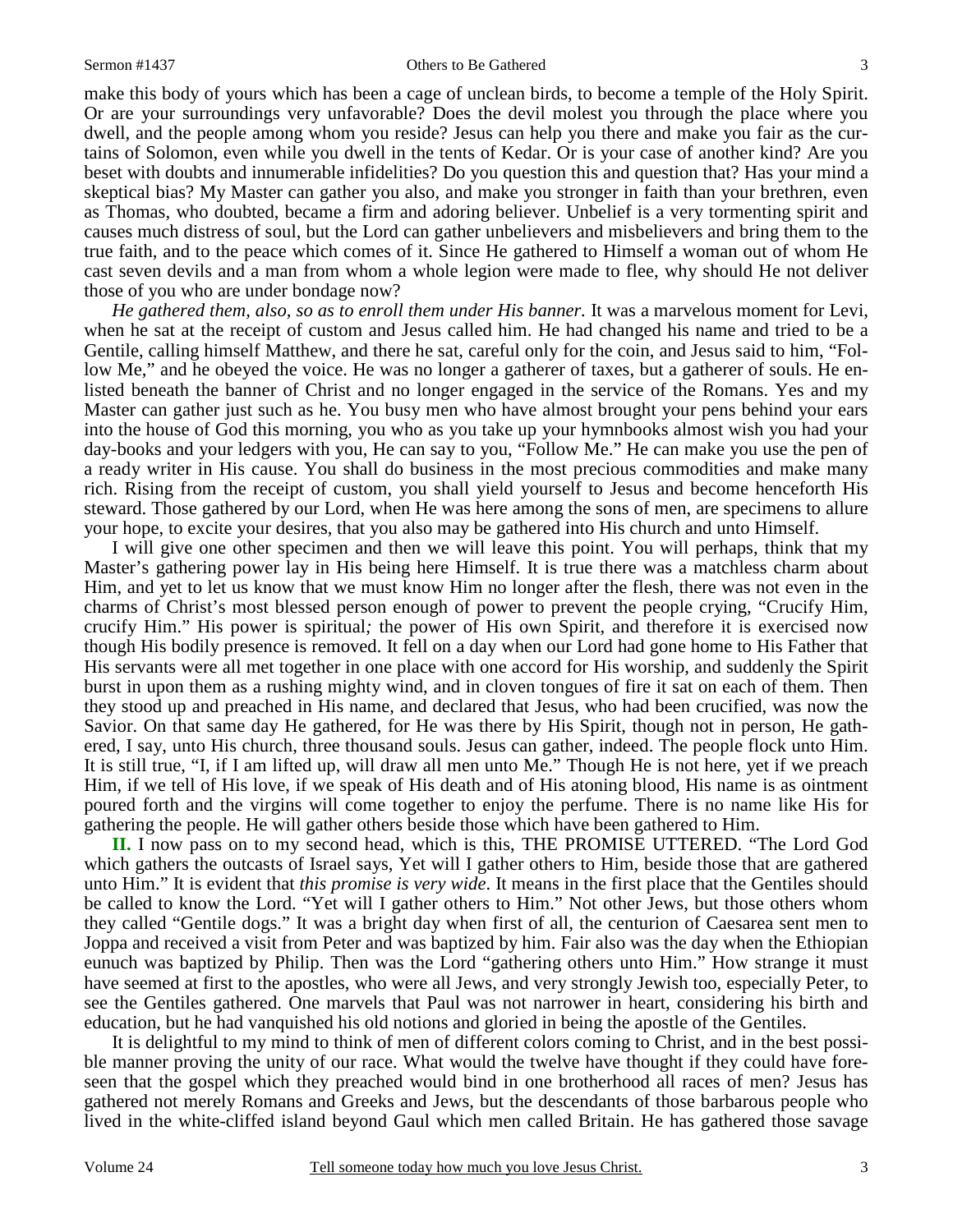people unto Him. And now how pleasing to see the Red Indian bowing with the pale-face at Jesus' name, to see China, once hermetically sealed, now open to the gospel, and Japan inviting our missionaries to instruct her, also to see the dwellers in the South Seas and the black races of Africa stretching out their hands to God. Strange and uncouth in appearance and in tongue are many of the tribes of mankind, but they shall be gathered as surely as the more civilized. There scarcely remains any nation out of which the Lord has not gathered some to His church, and our faith is that before long the gospel shall be preached throughout all lands. It has not come yet. We heard the other night of nations which have never yet received a Christian minister. There is Tibet for instance, lying with its millions without a word of Christ ever having been spoken among them. To millions upon millions of people, the name of Jesus is as yet an unknown sound. Yet they shall be gathered out of all nations, and kindred, and peoples, and tongues and shall unite in one great family. The gospel of Jesus is cosmopolitan. It suits so well with our own latitude that one would think that our Lord was born an Englishman, but the same is true in reference to every land. His name was fitly mentioned by the Jordan, but it loses none of its music by the Thames, the Ganges, or the Orinoco. Jesus belongs to all lands, whether they are scorched by tropical suns or frozen by the long winters of the poles. Jesus is *a man,* and a man is a noble name, nobler than Jew, or Briton, or Roman. He is *"the man,"* the man of men, man's man, and the man for men. Let all men worship Him, for He is the hope of our race, the restorer of our ruin, the gatherer of the new people, and He shall gather others beside those that have been gathered unto Him. "God has made of one blood all nations of men that dwell upon the face of the earth," and that one blood also has, at the back of it, another blood still more precious by which one blood He has redeemed from among men a multitude which no man can number.

Now, let us look at the text and note that *the promise is continuous* "Yet will I gather others." That was true when Isaiah stated it. It would have been true if Peter had quoted it on the morning of Pentecost. It was quite true when Carey acted upon it, and started on what men thought his mad enterprise, to go as a consecrated cobbler to convert the learned Brahmins of India, and to lay the foundation of Messiah's kingdom there. It was true *then* and it is quite as true *now.* If the promise had been written this morning and the ink were not yet dry it would be no truer than it is now— "Yet will I gather others to Him."

It will be true, whoever stands in this pulpit, when we are dead and gone, and until the earth shall have completed the cycle of long-suffering, and the Lord shall descend from heaven with a shout it shall still be true—"Yet will I gather others to Him." "Other sheep have I," said Christ, "that are not yet of this fold. Them, also, I must bring in." There are many yet who are unsaved, unregenerate, uncalled, who must be brought to Jesus. "Yet will I gather others to Him, that have not been gathered unto Him." To him, that is to Israel or to the church, and so to Him who is the head of Israel and the head of His church, even unto Christ must others be gathered.

While the promise is wide and continual, I cannot help remarking upon its being *most graciously encouraging*, because it evidently applies very pointedly to outcasts. "The Lord God which gathers the outcasts of Israel says, Yet will I gather *others."* Other outcasts are evidently intended. Does my voice reach anyone at this time who reckons himself an outcast? Has there strayed into this house of prayer an outcast from society? Listen to this word—"Yet will I gather others to Him." But if not an outcast from society, it may be you are an outcast in your own esteem. You judge that you have sinned beyond all hope, you consider yourself to be an unreasonable offender, an out-of-the-way rebel. Blessed be our great High Priest, He can "have compassion on the ignorant and on those that are out of the way." That text meets your case, does it not? I hear you cry, "Oh, but there is no hope for me." Listen, "He gathers together the outcasts of Israel and yet will He gather others"—why, then, is there no hope for you? There is every hope for you. True, you have written your own condemnation and you have signed and sealed it, and therefore you have made a covenant with death, a league with hell, and given yourselves up to Satan. But your covenant with death shall be broken, and your league with hell shall be disannulled. By God's eternal grace, far off as you are, you shall find God's arm of mercy long enough to reach you. And weighed down with sin as you are, you shall find His hand of love strong enough to uplift you, for He will gather others such as He did gather of old—more Magdalenes, more Matthews, more publicans and sinners, more of those who have a special claim to the name of "sinner." He will gather more of such, I know He will, blessed be His name, for so has He promised in His word. How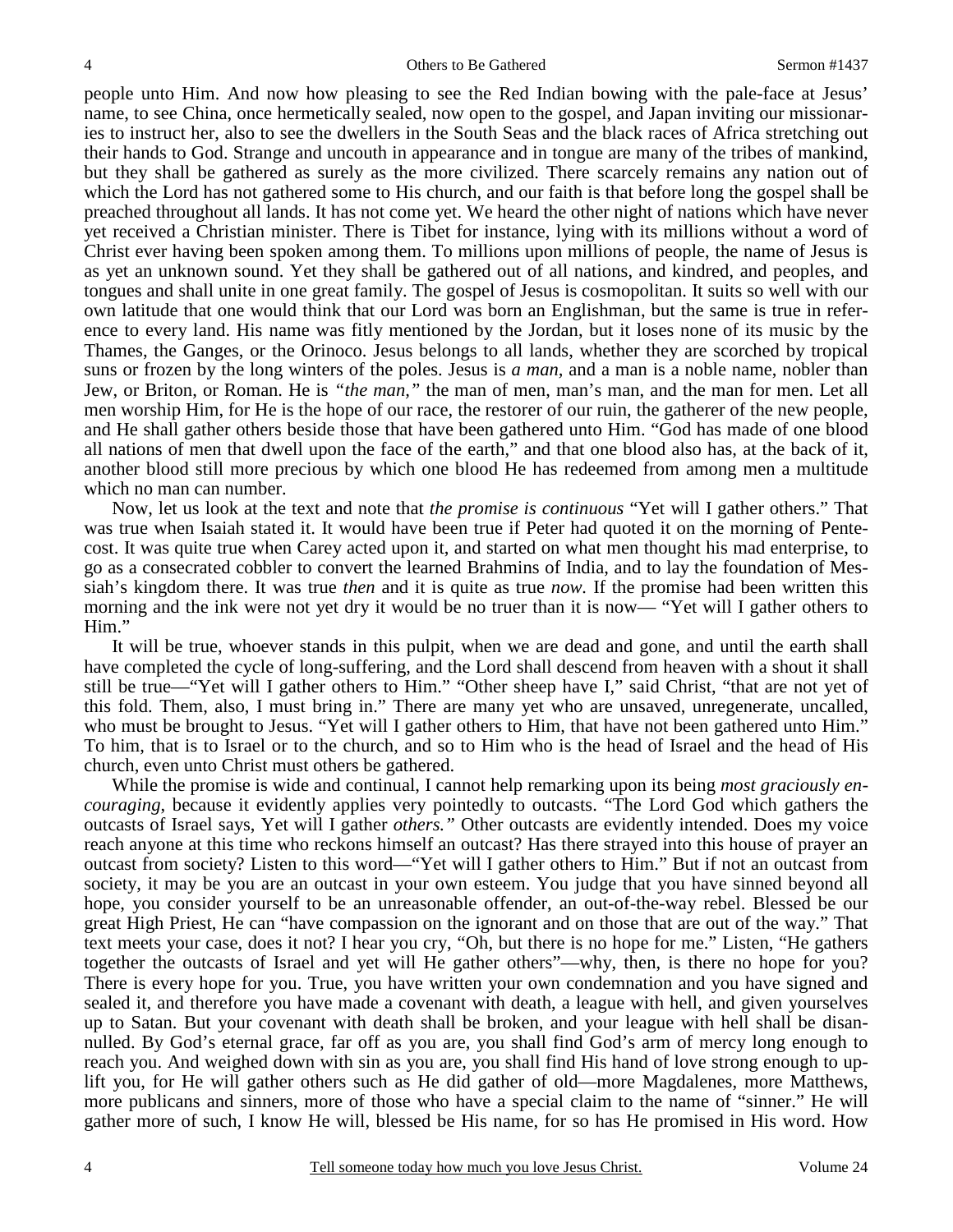sweetly encouraging this should be to all of you that are sick of yourselves and sick of your sins! There is no hope elsewhere, but there is hope in Jesus, for He is mighty to deliver and "able to save to the uttermost." Trust in His name.

I admire greatly in my text the fact that *the promise is absolute*—"The Lord God which gathers the outcasts of Israel says, Yet will I gather others to Him, beside those that are gathered unto Him." He speaks like a king. This is the kind of language which only an omnipotent being can use as to men's minds. "Yet will I gather others." But they are free agents! "I will gather them," He says. But suppose they will not come? "Yet will I gather others unto Him." Certain of my brethren are much taken up with the fact of man's free agency. I believe that he is a free agent, but it is by his free agency that he is lost. For salvation we must look alone to free grace, for there only is man's hope. God has a way and an art, without violating the free agency of man, of nevertheless accomplishing the purposes of His grace without hindrance. He says, "Yet will I gather," as if He knew Himself to be the master of the situation, and able to effect His resolve. There may be some in this house who have never even thought of believing in the Lord Jesus up to this moment, yet He knows how to bring even these. Perhaps some have even said in defiance, "I will not come." Have you not heard of one who said, "I will not," but afterwards repented and went? Grace can turn you in the same manner, and make you act as you never dreamed of doing. Does this annoy you? Do you put your teeth together and say, "No, I will never alter. I will never be a religious man"? I tell you to be less obstinate, for you know not how soon you will yield and find yourself weeping over those hard speeches. Were you never subdued by *human* love? Did your mother never conquer you, young man, not with a threatening, but just with a look and a tear? Did your wife never vanquish you in the same fashion? You were a free agent, but yet you were a complete captive, and you could not help yourself. If my Master and Lord is but seen by you in all His love and loveliness, adorned not only with His tears of pity but with His wounds, with which in love He redeemed mankind, I guarantee you your obstinacy will find itself dissolved. Oh, if you knew Him! Would to God He would manifest Himself to you now, and you would cry—

## *"I yield, by mighty love subdued, Who can resist its charms?"*

This is why the Lord talks so positively, because He knows His own power and means to put it forth. "Yet will I gather others unto Him." So shall it be with you, dear hearer. With your full consent, against your own wicked will, the Lord will lead you to Jesus, and there shall you be found rejoicing to be united to Him and to His people. May the promise thus divinely uttered be fulfilled in you who sit or stand before the preacher this day, and on those who shall read those words in days to come.

**III.** I desire for a little time, in the third place, to mention THE FACTS WHICH SUSTAIN OUR FAITH IN THIS PROMISE. We believe it, whether or not, fact or no fact to back it up, God's Word is sure. But still this will help some of you who have but slender confidence. The facts which sustain our faith in the text are many. Here are just a handful of them.

The first is *the perpetuity of the gospel*. The good news is still preached among you, dear hearers. Still are we bid to go into the entire world and preach the gospel to every creature. Now, we feel certain that if all God's people were already saved, our Master would say, "You need not go any further, there are no more to be gathered in." Suppose when the King came in to see the guests, every seat at the banquet was full, then He would not say to the servants, "Go out into the highways and hedges and compel them to come in," but because our commission runs on, "Go you into all the world and preach the gospel to every creature. He that believes and is baptized shall be saved, but he that believes not shall be damned," and "Lo, I am with you always, even unto the end of the world," we feel sure that there are more to be saved. If we are bid to preach the gospel till the end of the world, it must be because to the very end of the world there are other souls to be called by grace. There are still to be harvests, for we are still sent to sow, there are still some fish to be caught, for we are still bid to cast the net.

The next fact which helps our faith is this—I will give it to you in verse and you will recognize it, none the less, distinctly*—* 

> *"Dear dying Lamb, Your precious blood Shall never lose its power, 'Till all the ransomed church of God Is saved to sin no more."*

5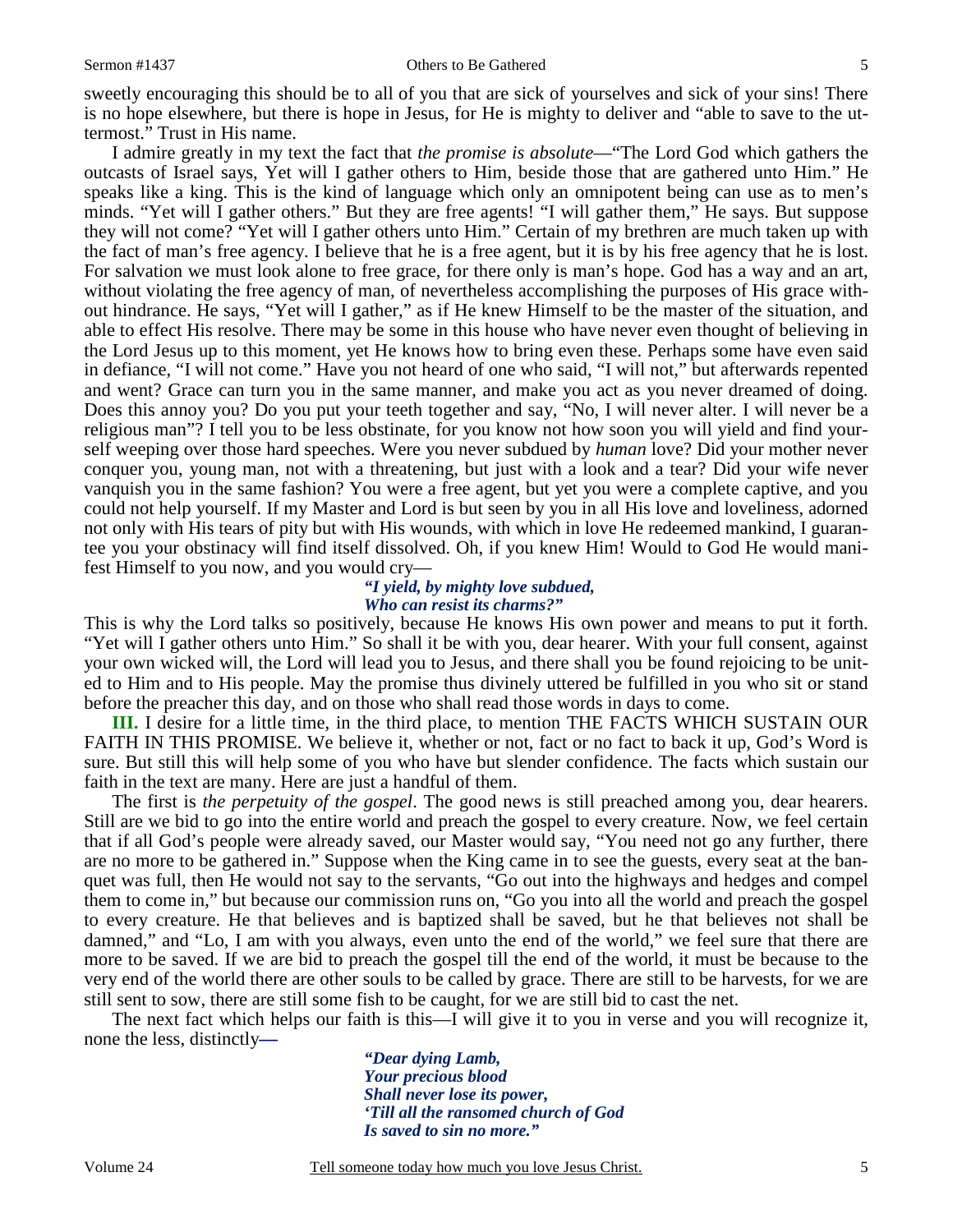*The blood of atonement has not lost its power,* and therefore all the ransomed church of God is not yet saved. There are more to be washed, for the fountain is still open. There are more to be healed, for the Balm of Gilead is still set before us. There are more to be liberated, for the redemption price has not exhausted its value. Our Lord Jesus has redeemed so great a multitude from among men, and His precious blood is of such an infinite value that we know beyond all doubt that there must remain myriads more to be gathered into His church. Do you think that He bought a miserable handful of men? Is your little Bethel a fold large enough to hold all the ransomed? No, a number that no man can number shall be the fruit of His travail, and He has not as yet seen such a number following at His feet. There is still power to save in the atonement and a wondrous mint of merit in the righteousness of our Lord. Therefore its issues are not yet fully seen. Much more must come of it. We are sure that our Lord's sacred passion must have a grander result than we have yet seen and He will gather others besides those that have been gathered unto Him. My brethren, can your eyes look beyond the firmament and see the invisible? If so, mark that hard by the blazing throne of the Eternal there stands a man who is more than a man—

*"Adoring saints around Him stand, And thrones and powers before Him fall! The God shines gracious through the Man, And sheds sweet glories on them all."* 

But how is this glorious One occupied? He is making intercession and pleading for His redeemed. "He is able, therefore, to save them to the uttermost that come unto God by Him, seeing He ever lives to make intercession for them." So long as there is an intercessor at the throne of God, there must be more sinners to be saved. If all were brought in He would cease His pleading. But while there is still a soul ignorant or out of the way, the great High Priest will continue to urge His suit before the Eternal Majesty. More souls must be brought in, for Jesus lives to plead for that end.

Nor is this all, for we are sure that these purposes of grace are not yet fully accomplished, because *the Spirit of God is still with us.* He abides in the church, and He has come to convict men of sin. There must be more souls to be convicted. He has come to quicken men and abides here, and therefore, there must be more dead sinners to be quickened, or else His mission would be ended. There must be more to whom the things of Christ are to be revealed, or else the Spirit would not linger here as our illuminator. The Spirit has not gone away. In many of us He abides, and we feel His power. The presence of the Spirit is a sure token that the promise is not spent. It is still full of meaning, and others must yet be gathered beside those that are gathered unto Him.

Nor is this all. *The glory and majesty of the gospel,* or rather the greatness of the glory of God in the gospel, demands that many more should be gathered than have as yet been enfolded in the church. At the largest computation, the Christian church of the present day is a poor minority of mankind, and we do not believe it to be consistent with the majestic purposes of grace that at the winding up of affairs there should be a handful of saved ones against an awful multitude of the lost. No, in all things Jesus shall have the pre-eminence, and He will have it in this also, that His saved ones shall exceed the lost. This is our hope and confidence. Multitudes, multitudes, multitudes beyond all conception are yet to be brought to Messiah's feet. They shall fly as a cloud, they shall hasten as doves to their dovecotes, they shall advance in strength like waves of the sea, and they shall cover the earth, being as the sand on the seashore, innumerable.

One other argument I put last, though it is not as strong as it might be. It may seem to be an anticlimax to finish with the weakest reason, but then it is one that needs to be made stronger, and because I want each believer here to strengthen it, I place it last, that it may not be forgotten. I know there must be many more souls to be gathered in, because of *the longings of the saints*. They are not satisfied unless they see conversions. They are anxious to hear the cry of penitents. I wish they had far stronger longings and more intense anxieties. I know some Christians who are far too comfortable—inhumanly insensible I call it, though even their own children are not converted. True saints are hungry and thirsty after souls. Till men are saved they cannot rest. No, it has come to be with some of us far more than a longing or a thirsting, it has sharpened and deepened down into the very pangs of birth for souls. Many saints travail for souls, their hearts are in anguish until Christ is formed in others, the hope of glory. Beloved, you know that when Zion travails, she brings forth children, this therefore is a token for good—there are more souls to be gathered, for God must hear prayer, and many are praying. Do not His elect cry day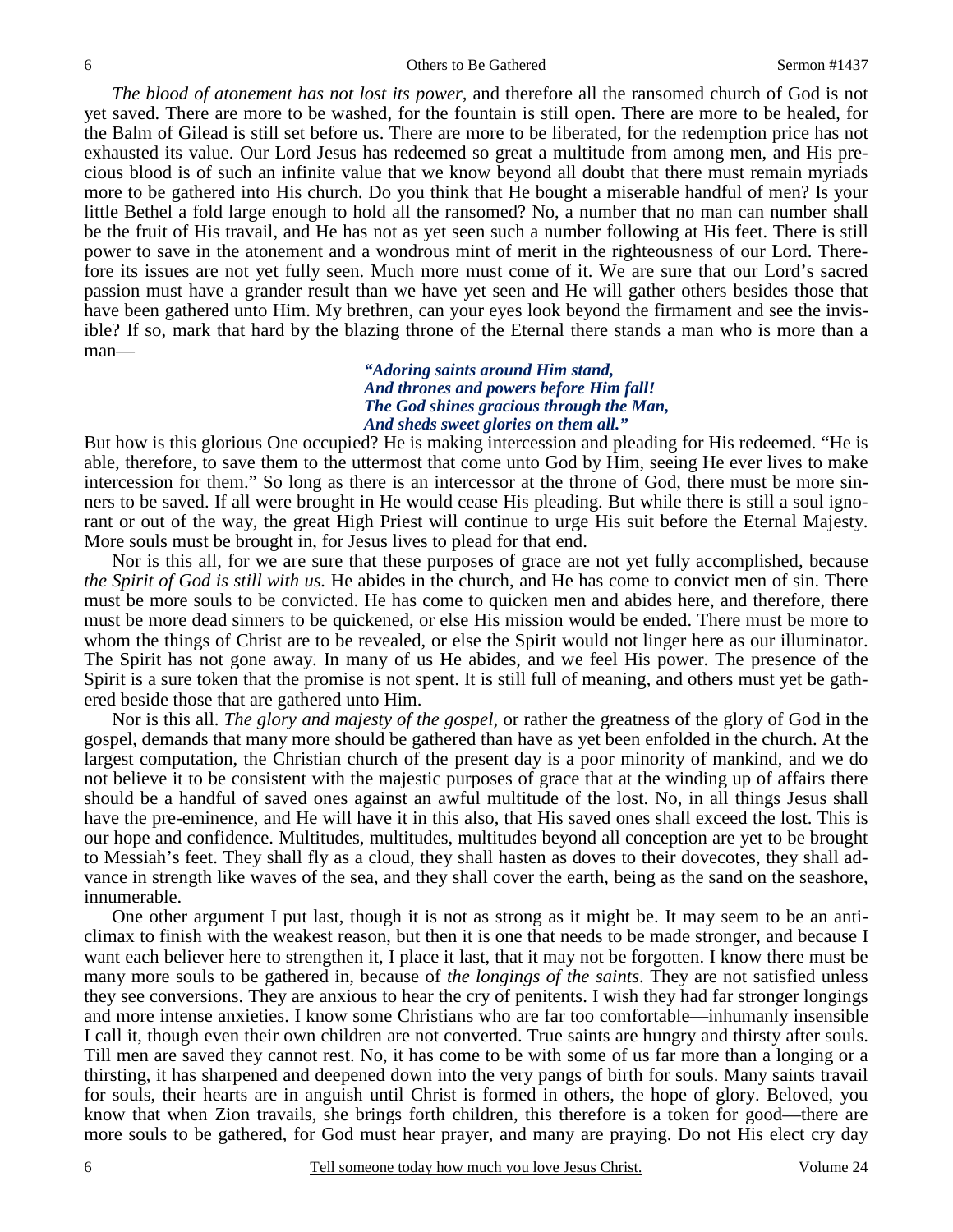#### Sermon #1437 Others to Be Gathered

and night unto Him? Will He not hear them? Are there not multitudes of ministers, teachers and all sorts of workers hunting for souls with heavenly ardor, and giving God no rest day nor night till He bring in the outcasts? There must, therefore, be many more souls to be gathered.

One thing I know, the church *needs* more conversions. We never prosper as a church unless we have a fresh stream of young blood running into us. Mark an old church with no converts, and see how diseased it is. It generally sours down into a crotchety, ill-tempered, bigoted little clique of very little use in the world, needing rather a pair of crutches with which to totter about its own floor than a sword with which to fight the foe. The church needs young blood in its veins. Our strength for holding the faith may lie in experienced saints, but our zeal for propagating it must be found in the young. We greatly need new converts added to us, and therefore because we need it and we feel confident that our God will supply all our need, we feel sure that He will increase us with men as with a flock. To keep His church alive and vigorous, He will lay hold upon Sauls and make Pauls of them. May this church be set on fire by the burning love of new-born souls. Though we have enjoyed a constant increase for nearly 25 years, may the Lord give us a far larger addition. It is His promise, let us plead it. *Others* besides those that have been gathered unto Him we will ask Him to give us, and just in proportion, my beloved brethren, as you and I begin to trouble about this, groan about it, pray about it and cry about it, the Lord will fulfill His gracious promise, and others shall be gathered beside those that are gathered to Him.

**IV.** I finish, therefore, with the fourth head, which is THE CONDUCT CONSISTENT WITH THIS PROMISE. Let us view this question with reference to God's people. I have already trenched upon that topic. The conduct congruous to the promise is to *believe it,* and then to *pray about it.* Let us at once get together in little knots of twos and threes and seek to have the word fulfilled. This very afternoon enter into your chambers alone, or gather your families and hold little prayer meetings with them. Remember this promise, and speak with the Lord concerning it. Perhaps you have not noticed its gracious utterances before, but now that it has come under your eye, be sure you make use of it. If a man finds that a check has been lying by him for a good while, and he comes upon it while turning over his letters, what will he do tomorrow morning? Why, he will go and get it cashed. Now, here is one of my Master's bills which you have not yet turned into actual money. Go and take it to the Lord. Take it today, for the bank of heaven is open at this moment—when is it closed? Go and get the word fulfilled unto you by praying, "Lord, You have said, 'Yet will I gather others that have not been gathered,'" therefore fulfill this word unto Your servant." Having done this, you will have lifted up your hands to the Lord, and you cannot go back. If you pray, *you must work,* for prayer without endeavor is hypocrisy. The next thing after prayer is to go and gather in the others by speaking to them concerning Jesus and the way of salvation by faith in His precious blood. Go and use the grand gospel means, and then, because God has promised it, *expect to see others gathered*. Do not be thunderstruck when you hear of many being converted on a certain Sunday through your speaking of Jesus Christ. Expect it—wonder that it does not happen more often, and be on the look out for coming souls. *Look out for them* this morning. My Master has gathered some while I have been speaking, I feel sure of it. These new converts will feel quite lonely before long unless you speak to them. They are like little children that are just born, and they need tender nursing. Find them out and nurse them for the Lord and He will give you your wages. Try and speak a word of encouragement to those who for the first time are found hovering near the gospel. Do not drive them away, but cheer them on. "Oh, but I am afraid I shall not find them." If you speak so, you will not find them, but if you are hopeful and believing, you will find them fast enough, for they abound in these parts. Has not the Lord said that He will gather? Then be sure He will. You have asked Him to fulfill His word, have you not? Then He will do it beyond all doubt. Find out the hopeful ones, hear their troubles and help them in their difficulties.

I am anxious that now, and for many months to come, all of you who are in Christ should be dwelling hourly on this word, and be continually saying, "Where are these *others?"* The Lord said, "Yet will I gather others to Him, beside those that are gathered." Where are these others? Perhaps at this time they have not come to this Tabernacle at all—they may be at some other house of prayer. Bless the Lord when other churches have their full share of increase, and souls are gathered into their ranks. But perhaps those whom the Lord will gather in are not at this time in any place of worship. Go and find them in their homes and haunts. There are others to be gathered, look after the others. The first question of a saved man should be, "What can I do for my Lord?" And the next should be, "What can I do for oth-